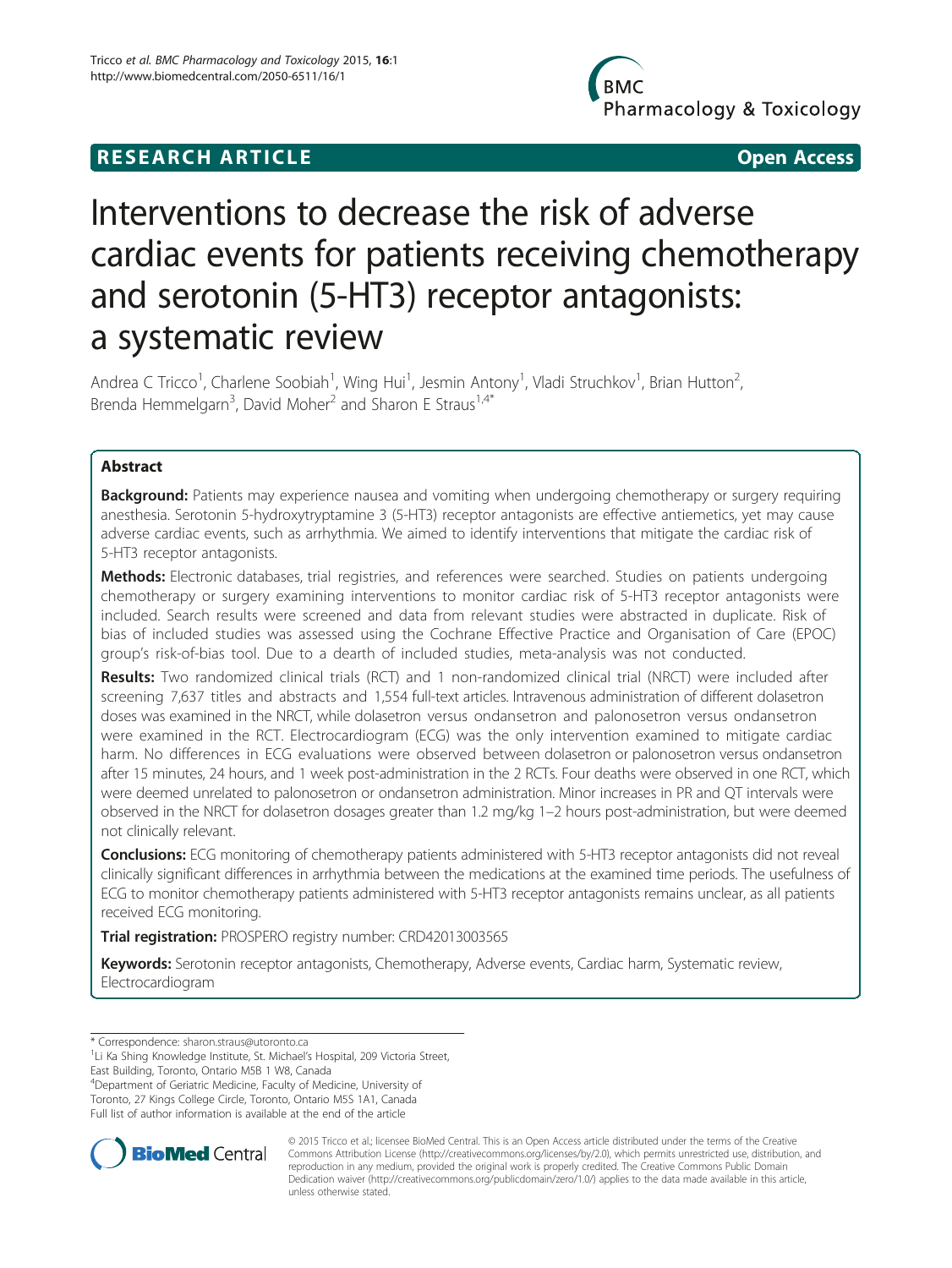# Background

Nausea and vomiting are common adverse effects following chemotherapy or surgery requiring anesthesia [[1](#page-5-0),[2](#page-5-0)]. Serotonin 5-hydroxytryptamine 3 (5-HT3) receptor antagonists can effectively prevent nausea and vomiting for patients undergoing these interventions [\[1,3-5](#page-5-0)]. However, a prolonged QT interval has been observed in previous studies of these medications [[6,7](#page-5-0)]. The results of these studies suggest that patients who are administered 5-HT3 receptor antagonists might be at risk of experiencing cardiac harm, yet this has not been confirmed in large-scale studies or systematic reviews.

Diagnostic tests can be used to monitor or mitigate cardiac risk that might be associated with 5-HT3 receptor antagonist administration. For example, electrocardiogram (ECG) provides information on PR and QT prolongation, which may lead to arrhythmia (e.g., torsade de pointes tachycardia) [\[8](#page-5-0)], all-cause mortality [\[9](#page-5-0)], and sudden death [[10](#page-5-0)]. Cardiac telemetry monitors provide continuous ECG monitoring for 24 hours or longer [\[11\]](#page-5-0). Electrolyte imbalances, such as hypocalcemia, hypomagnesemia and hypokalemia can result from persistent vomiting and these abnormalities can cause QT interval prolongation [\[12\]](#page-5-0). As such, monitoring might be necessary in patients receiving 5-HT3 antagonists and who are vomiting. However, these diagnostic tests are burdensome to the healthcare system and patients. We aimed to determine whether diagnostic interventions can be implemented to mitigate the risk of adverse cardiac events associated with 5-HT3 receptor antagonists for patients undergoing chemotherapy or surgery through a systematic review.

# Methods

We used the Preferred Reporting Items for Systematic Reviews and Meta-analysis (PRISMA) Statement to report the results of our systematic review [\[13\]](#page-5-0).

# Protocol

We developed a protocol that was reviewed by clinicians, systematic review methodologists, pharmacoepidemiologists, and Health Canada. We registered our protocol with the PROSPERO database (CRD42013003565) and published the final version [\[14](#page-5-0)].

#### Eligibility criteria

Studies were included if they examined interventions to monitor cardiac risk associated with 5-HT3 receptor antagonists, such as ECG monitoring, telemetry, adjustment of antiarrhythmics, and electrolyte monitoring and replacement. Studies including patients of all ages receiving 5-HT3 antagonist receptors for nausea and vomiting symptoms post-surgery or after chemotherapy and reporting on arrhythmia (primary outcome), sudden cardiac death, QT prolongation, PR prolongation, and/or all-cause mortality were eligible for inclusion. Experimental studies (randomized clinical trials, quasi-randomized clinical trials, non-randomized clinical trials), quasi-experimental studies (interrupted time series, controlled before and after studies), and cohort studies were included regardless of whether they were unpublished or written in languages other than English.

#### Information sources and literature search

MEDLINE, EMBASE, and Cochrane Central were searched from inception onwards. The electronic literature search was supplemented by searching trial registers and scanning the reference lists of included studies.

An experienced librarian drafted the search strategies, which were peer reviewed by another expert librarian using the Peer Review of Electronic Search Strategies (PRESS) checklist [[15\]](#page-5-0). The final literature search for MEDLINE has been published previously [\[14\]](#page-5-0) and is available in the Additional file [1](#page-5-0). Literature searches for the other databases can be obtained from the corrsponding author upon request.

# Study selection process

The eligibility criteria were calibrated on a random sample of 50 titles and abstracts from the literature search. They were revised to enhance clarity and readability by the team. Subsequently, each title and abstract was screened by two team members, independently. Conflicts were resolved by team discussion. The same process was followed for screening the potentially relevant full-text articles.

## Data items and data collection process

Following a similar process to screening, two team members independently abstracted data on study characteristics (e.g., setting, country where the study was conducted, details on the 5-HT3 medications, comparator used, and type of test conducted to assess cardiac risk), patient characteristics (e.g., mean/median age, percent female, type of surgery, type of cancer), and outcome results (e.g., number of patients experiencing arrhythmia, mean and standard deviation for PR prolongation). Companion reports (i.e., duplicate publications reporting the data on the same group of patients) were sorted and authors were contacted for data clarifications.

#### Methodological quality/risk of bias appraisal

Studies were appraised using the Cochrane Effective Practice and Organisation of Care Risk of Bias Tool [[16](#page-5-0)] and the McHarm tool for reporting adverse events [\[17](#page-5-0)].

# Synthesis of included studies

We were unable to conduct meta-analysis because none of the studies examined interventions to mitigate harm at the same time point. Furthermore, none of the studies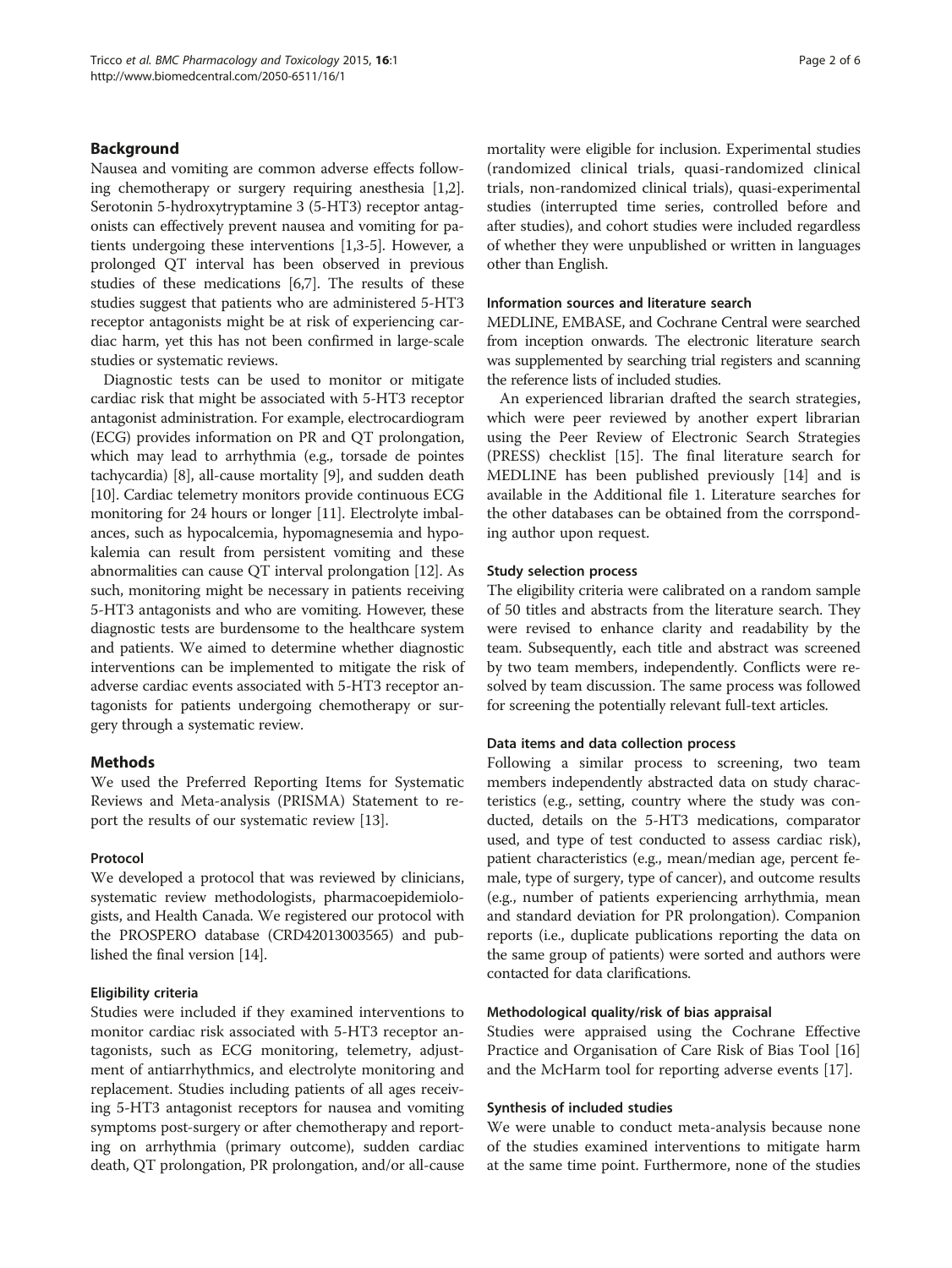compared an intervention to mitigate harm with a control group. As such, the studies were synthesized descriptively, with a focus on the study characteristics, patient characteristics, and outcome results.

# Results

# Literature search

Two randomized clinical trials and 1 non-randomized clinical trial [\[18](#page-5-0)-[20\]](#page-5-0) were included after screening 7,637 titles and abstracts and 1,554 full-text articles (Figure 1).

# Study and patient characteristics

The study conduct period was 2000 and 2002 in the randomized clinical trials [[19,20\]](#page-5-0) and not reported in the

non-randomized clinical trial [\[18\]](#page-5-0) that was published in 1996 (Table [1\)](#page-3-0). The trials were conducted in the United States [\[18\]](#page-5-0), multiple European countries [[19\]](#page-5-0), and South Korea [[20](#page-5-0)]. One trial examined intravenous dolasetron at 1.2, 1.8, and 2.4 mg/kg administered 30 minutes prior to chemotherapy [\[18\]](#page-5-0) and another examined intravenous palonosetron 0.25 to 0.75 mg compared to ondansetron 32 mg administered 30 minutes prior to chemotherapy [[19\]](#page-5-0). The third trial examined the effects of intravenous dolasetron 100 mg administered 30 minutes prior to chemotherapy and up to 200 mg orally 2 to 5 days postchemotherapy compared with another group who received 8 mg of intravenous ondansetron 30 minutes prior to chemotherapy and up to 16 mg intravenously 2–4 hours

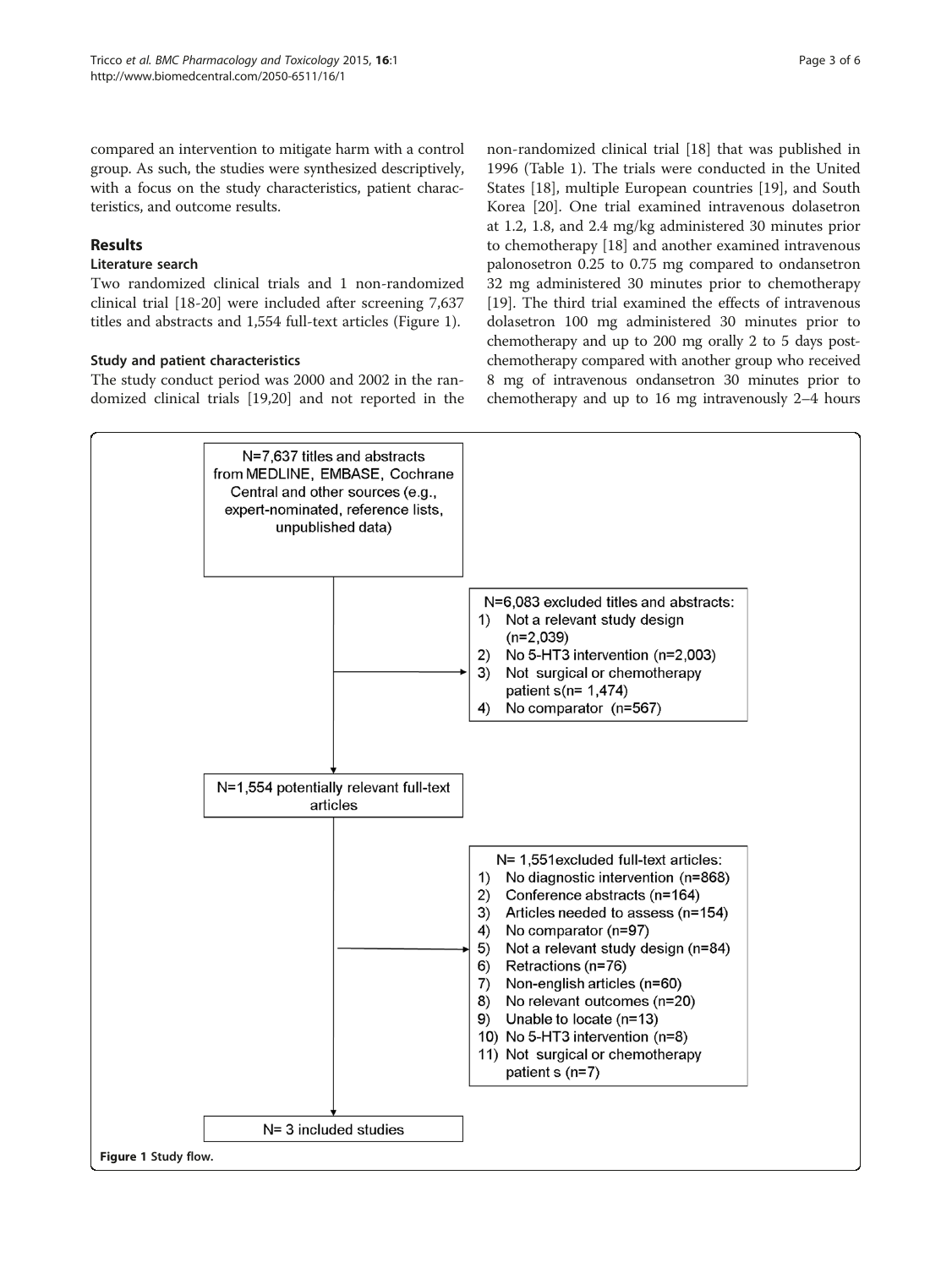#### <span id="page-3-0"></span>Table 1 Study characteristics

| Reference            | Study period, country                                                              | Study design,<br># of patients | 5-HT3 dose/day                                                                                                                                                                                                                                               | Intervention,<br>examination timing | <b>Outcomes</b><br>examined        |
|----------------------|------------------------------------------------------------------------------------|--------------------------------|--------------------------------------------------------------------------------------------------------------------------------------------------------------------------------------------------------------------------------------------------------------|-------------------------------------|------------------------------------|
| Hesketh [18] NR, USA |                                                                                    | Non-RCT, 44                    | IV dolasetron 1.2 mg/kg, 1.8 mg/kg,<br>2.4 mg/kg 30 mins before chemotherapy                                                                                                                                                                                 | ECG, 1-2 hrs and 24-48 hrs PR, QT   |                                    |
| Gralla [19]          | August 2000 to October 2001, RCT, 98<br>Germany, Italy, UK,<br>Netherlands, Russia |                                | IV palonosetron 0.25 mg, IV palonosetron ECG, 15 mins, 24 hrs, 1 wk<br>0.75 mg, IV ondansetron 32 mg 30 mins<br>before chemotherapy                                                                                                                          |                                     | Mortality, QT                      |
| Kim [20]             | April 2002 to October 2002,<br>South Korea                                         | RCT. 114                       | IV dolasetron 100 mg 30 mins before and ECG, 15 mins, 24 hrs, 1 wk<br>200 mg p.o. 2-5 days after chemotherapy,<br>IV ondansetron 8 mg 30 mins before and<br>IV ondansetron 16 mg 2-4 hrs plus an<br>additional 16 mg/day p.o. 2-5 days after<br>chemotherapy |                                     | <b>ECG</b> findings<br>unspecified |

ECG: electrocardiogram; IV: intravenous; NR: not reported; Non-RCT: non-randomized clinical trial; p.o.: administered orally; RCT: randomized controlled trial.

post-chemotherapy plus an additional 16 mg orally 2–5 days after chemotherapy.

The only intervention identified to mitigate cardiac risk that was examined in the trials was an ECG at various time points. ECG monitoring was not compared with placebo, usual care or another type of diagnostic intervention. The percentage of females included in the trials ranged from 37 to 72% (Table 2). All trials included adult cancer patients with a median (or mean) age ranging from 54 to 56 years. All were receiving a 5-HT3 receptor antagonist for their chemotherapy treatment for various cancer sites. Patients were receiving a variety of chemotherapeutic agents.

#### Risk of bias assessment

All of the included trials received the same intervention (ECG monitoring) without a comparator group and were assessed for risk of bias (Table [3](#page-4-0)). The non-randomized clinical trial had the highest risk of bias, with four items assessed as having a high risk of bias [\[18\]](#page-5-0). One of the randomized trials had a high risk of bias for allocation concealment and blinding and an unclear risk of bias for random sequence generation and contamination [\[20\]](#page-5-0). The other randomized trial had an unclear risk of bias for random sequence generation, contamination, and selective outcome reporting [[19](#page-5-0)]. All of the other risk of bias criteria was assessed as unclear.

#### Arrhythmia

None of the included trials reported data on arrhythmia, our primary outcome of interest. However, all three trials reported no clinically relevant differences in ECG findings among the patients receiving the 5-HT3 receptor antagonists examined.

#### Sudden cardiac death and all-cause mortality

Mortality was reported in one of the trials [[19](#page-5-0)]. One withdrawal due to a serious adverse event (pulmonary embolism resulting in death) occurred in the ondansetron group and three other deaths occurred, yet the number of deaths per treatment group was not reported. All deaths were deemed as unlikely or definitely unrelated to the study medications [[19](#page-5-0)]. Although mortality was not specifically reported, no patients dropped out due to mortality in the other two trials [\[18,20\]](#page-5-0).

#### QT prolongation

One trial reported no differences between treatment groups in the mean post-dose change from baseline in the QT interval, which was adjusted using the Fridericia correction [[19\]](#page-5-0). The values were 1 ms for palonosetron 0.25 mg, 2 ms for palonosetron 0.75 mg, and 5 ms for ondansetron. Another trial reported median increases in the corrected QT interval as being 11 ms for dolasetron 1.2 mg/kg, 27 ms for dolasetron 1.8 mg/kg, and 39 ms

#### Table 2 Patient characteristics

| Reference    | % female | Mean age in years<br>(SD) [range] | Cancer site (%)                                                                                 | Common chemotherapeutic agents* (%)                                                                                                                        |
|--------------|----------|-----------------------------------|-------------------------------------------------------------------------------------------------|------------------------------------------------------------------------------------------------------------------------------------------------------------|
| Hesketh [18] | - 71     | Median 54 (NR)<br>[25–81]         | Breast (55), other (45)                                                                         | Doxorubicin (15), cyclophosphamide (26),<br>5-FU (43), vincristine (23), methotrexate (14)                                                                 |
| Gralla [19]  | 72       | 55 (11) [18-NR]                   | Breast (57), lung (80 < bladder (5), colon (4),<br>rectal (3), small-cell lung (3), gastric (3) | Cyclophosphamide (63), doxorubicin (48),<br>cisplatin (18), methotrexate (16), carboplatin (12)                                                            |
| Kim [20]     | 37       | 55.6 (11) [18-NR]                 | Lung (26), gastric (11), other (29)                                                             | 5-FU plus cisplatin (27), cisplatin plus the following:<br>taxol, docetaxel, etoposide and ifosfomide, etoposide,<br>gemcitabine, docetaxel plus 5-FU (73) |

NR: not reported; SD: standard deviation. \*received by >10% of patients.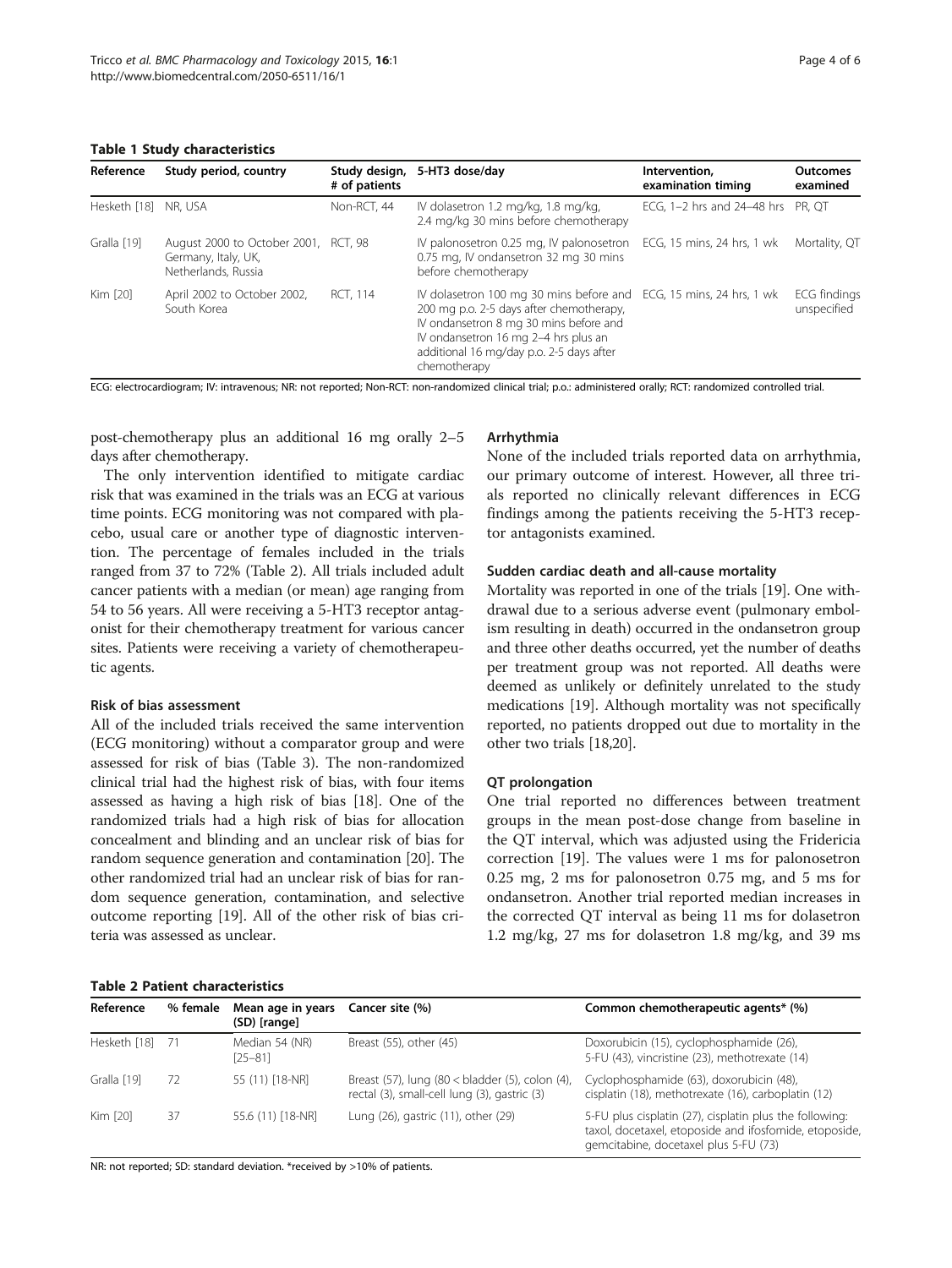<span id="page-4-0"></span>Table 3 Appraisal of risk of bias, according to Cochrane Effective Practice and Organization of Care risk-of-bias tool [\[16](#page-5-0)]

| Criterion                            | Hesketh [18] | Gralla [19] | Kim [20] |
|--------------------------------------|--------------|-------------|----------|
| Random sequence generation           | High         | Unclear     | Unclear  |
| Allocation concealment               | High         | l ow        | High     |
| Similar baseline outcome<br>measures | Unclear      | l ow        | l ow     |
| Similar baseline characteristics     | l ow         | l ow        | l ow     |
| Incomplete outcome data              | l ow         | l ow        | l ow     |
| Blinding                             | High         | l ow        | High     |
| Contamination                        | Unclear      | Unclear     | Unclear  |
| Selective outcome reporting          | Unclear      | Unclear     | Unclear  |
| Other bias                           | High         | l ow        | l ow     |

for dolasetron 2.4 mg/kg [\[18](#page-5-0)]. These were considered asymptomatic and not clinically significant. The third trial did not specifically report on this outcome but reported no relevant differences between the treatment groups with respect to ECG findings [\[20\]](#page-5-0) (Table 4).

# PR prolongation

One trial reported median increases in the PR interval as being 1 ms for dolasetron 1.2 mg/kg, 10 ms for dolasetron 1.8 mg/kg, and 22 ms for dolasetron 2.4 mg/kg [[18\]](#page-5-0). A significant dose–response relationship was found between dolasetron and the PR interval at 1–2 hours post-administration. These changes were considered asymptomatic and not clinically significant. The other

Table 4 QT and PR prolongation

| Author, year                 | Treatment (dose, time of treatment)      |                                                    |                               |  |  |
|------------------------------|------------------------------------------|----------------------------------------------------|-------------------------------|--|--|
| Hesketh [18]                 |                                          |                                                    |                               |  |  |
|                              | Dolasetron<br>(1.2 mg/kg, BC)            | Dolasetron<br>(1.8 mg/kg, BC)                      | Dolasetron<br>(2.4 mg/kg, BC) |  |  |
| QT prolongation*             | $11 \text{ ms}$                          | 27 ms                                              | 39 ms                         |  |  |
| PR prolongation <sup>+</sup> | $1 \text{ ms}$                           | $10 \text{ ms}$                                    | $22 \text{ ms}$               |  |  |
| Gralla [19]                  |                                          |                                                    |                               |  |  |
|                              | Palonosetron<br>(0.25 mg, BC)            | Palonosetron<br>(0.75 mg, BC)                      | Ondansetron<br>(32 mg, BC)    |  |  |
| QT prolongation*             | $1 \text{ ms}$                           | 2 ms                                               | 5 <sub>ms</sub>               |  |  |
| PR prolongation              | ΝS                                       | NS.                                                | NS.                           |  |  |
| Kim [20]                     |                                          |                                                    |                               |  |  |
|                              | Dolasetron<br>$(100, BC+$<br>800 mg, AC) | Ondansetron<br>$(8 \text{ mg}, BC +$<br>80 mg, AC) |                               |  |  |
| QT prolongation              | <b>NS</b>                                | <b>NS</b>                                          |                               |  |  |
| PR prolongation              | ΝS                                       | <b>NS</b>                                          |                               |  |  |

AC: after chemotherapy treatment; BC: before the start of chemotherapy treatment; NS: not significant. \*mean change from baseline; † median change from baseline.

trials did not specifically report on this outcome but reported no relevant differences between the treatment groups with respect to ECG findings [\[19,20](#page-5-0)] (Table 4).

# **Discussion**

In our systematic review, we did not find any clinically relevant changes in the QT interval between different dosages of dolasetron [[18\]](#page-5-0) or between palonosetron and ondansetron [\[19\]](#page-5-0) or dolasetron and ondansetron [\[20](#page-5-0)]. Furthermore, we did not find any other significant differences in other ECG changes between these 5-HT3 receptor antagonists at 15 minutes, 1–2 hours, 24 hours, and 1 week post-administration. However, this does not suggest that these agents do not cause cardiac harm. For example, two case series have noted a prolonged QT interval after the administration of 5-HT3 receptor antagonists [[6,7](#page-5-0)]. Both articles were excluded here because they were case series and therefore there was not a comparison group and they did not examine interventions to mitigate the cardiac risk associated with these agents.

We had originally hoped to identify studies in which all patients received a 5-HT3 receptor antagonist and compared an intervention to mitigate cardiac harm (e.g., ECG monitoring) with placebo, usual care or another diagnostic intervention. As we did not identify any such study, the utility of the ECG to monitor adult chemotherapy patients after being administered a 5-HT3 receptor antagonist is currently unclear. Further research is required to recommend ECG monitoring for all adult chemotherapy patients administered a 5-HT3 receptor antagonist, as this would be burdensome to the healthcare system and to patients.

We identified many gaps in the literature in this area. For example, we did not identify studies that tested monitoring cardiac function after the administration of these agents other than the ECG. Similarly, we did not identify studies conducted among children receiving chemotherapy or patients of any age undergoing surgery requiring anesthesia and none of the included studies reported the proportion of patients with prolonged QT or PR intervals. Although unpublished studies were sought, none were identified that examined this research question.

As expected, the non-randomized clinical trial had the greatest risk of bias [\[18\]](#page-5-0), as random sequence generation, allocation concealment, and blinding was not conducted. The two randomized clinical trials would be improved by adequately reporting random sequence generation, reporting whether contamination was a factor, and providing a protocol so that the potential for outcome reporting bias could be assessed [\[19,20\]](#page-5-0). Limitations of our systematic review process include the few studies identified for inclusion. As well, our objective was to compare interventions to mitigate cardiac risk across intervention and comparator groups versus examine cardiac risk after the administration